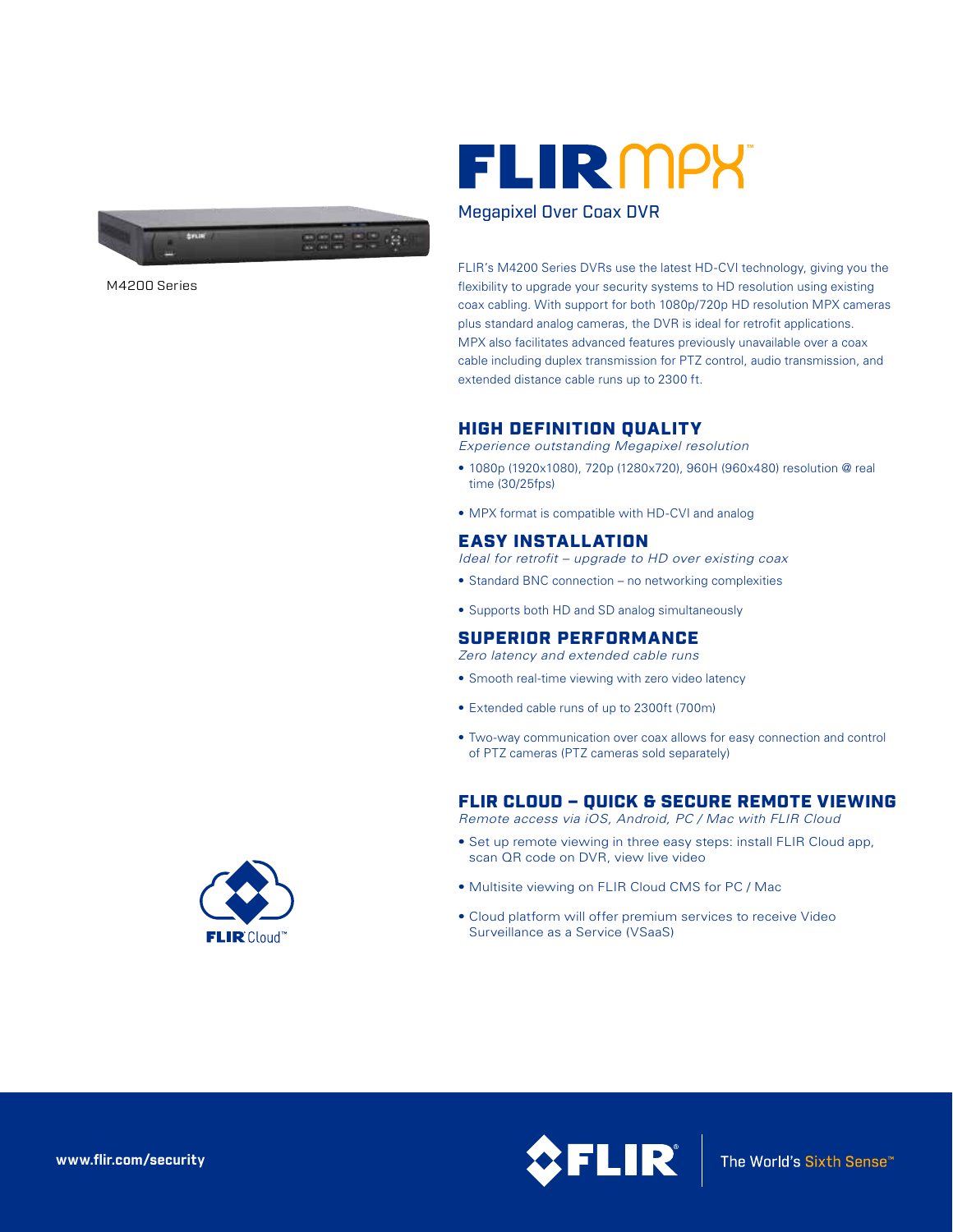# **Specifications**

| <b>DVR Specifications</b>    | M4200 Series                                                                                                                                                 |
|------------------------------|--------------------------------------------------------------------------------------------------------------------------------------------------------------|
| <b>System</b>                |                                                                                                                                                              |
| <b>Operating System</b>      | Linux (embedded)                                                                                                                                             |
| Pentaplex                    | Simultaneous view, record, playback, backup & remote monitoring                                                                                              |
| Number of Channels           | 4/8 channel - MPX or analog cameras supported                                                                                                                |
| <b>Inputs/Outputs</b>        |                                                                                                                                                              |
| Video IN                     | 4/8 x 1Vp-p, CVBS, 75ohms, BNC                                                                                                                               |
| Video OUT                    | No                                                                                                                                                           |
| VGA OUT                      | Yes                                                                                                                                                          |
| <b>HDMI</b>                  | Yes                                                                                                                                                          |
| Audio IN                     | 4 channel, RCA                                                                                                                                               |
| Audio OUT                    | 1 channel, RCA                                                                                                                                               |
| <b>USB Port</b>              | USB $2.0 \times 2$ (1 at the back, 1 at the front)                                                                                                           |
| Alarm IN                     | 4 ch: 4 Alarm IN, 8 ch: 8 Alarm IN                                                                                                                           |
| Alarm OUT                    | 3 Alarm OUT                                                                                                                                                  |
| Video Output Resolution      | 1920x1080 (HDMI), 1280x1024, 1024x768                                                                                                                        |
| PTZ Control                  | Via Coax and RS485, supports Pelco D and P                                                                                                                   |
| <b>Display</b>               |                                                                                                                                                              |
| Live Display                 | 4 ch: 1.4<br>8 ch: 1, 4, 8                                                                                                                                   |
| Live Display Speed           | 4 ch: 120 NTSC, 100 PAL<br>8 ch: 240 NTSC, 200 PAL                                                                                                           |
| <b>OSD</b>                   | Camera title, time, video loss, camera lock, motion detection, recording                                                                                     |
| System Navigation            | USB mouse, IR remote controller, front panel                                                                                                                 |
| Motion Area Setting          | Adjustable grid (22x18)                                                                                                                                      |
| Sensitivity                  | 100                                                                                                                                                          |
| Firmware Upgrade             | Automatic over the Internet & via USB device and network                                                                                                     |
| <b>User Authority</b>        | By user group                                                                                                                                                |
| Time Synchronization         | Auto time sync by NTP server                                                                                                                                 |
| <b>Recording</b>             |                                                                                                                                                              |
| Video Compression            | H.264                                                                                                                                                        |
| Audio Compression            | G.711                                                                                                                                                        |
| Recording Resolution*        | NTSC: 1920x1080 (1080p), 1280x720 (720p), 960x480 (960H), 704x480<br>(D1), CIF (352×240)<br>PAL: 1920x1080 (1080p), 1280x720 (720p), 960x576 (960H), 704x576 |
|                              | (D1), CIF (352x288)                                                                                                                                          |
| Recording Frame Rate (FPS)   | NTSC: 4 ch: 120 @ 1080p / 720p, 8 ch: 240 @ 1080p / 720p<br>PAL: 4 ch: 100 @ 1080p / 720p, 8 ch: 200 @ 1080p / 720p                                          |
| Recording Resolution Setting | Per camera for different resolutions                                                                                                                         |
| Recording Quality Control    | 6 levels                                                                                                                                                     |
| <b>Recording Schedule</b>    | By hour, by day, by recording mode, by motion, by channel                                                                                                    |
| Pre Recording                | Max. 30 Seconds                                                                                                                                              |
| Post Recording               | Max. 5 Minutes                                                                                                                                               |
| Reliability                  | Watch-Dog, auto-recovery after power failure                                                                                                                 |
| Covert Video                 | <b>Example Street Yes</b>                                                                                                                                    |
| <b>Playback</b>              |                                                                                                                                                              |
| Playback<br>Playback Speed   | Single channel or quad playback<br>Variable Max 4x                                                                                                           |
| Playback Players             | Backup Player                                                                                                                                                |
| Search                       | By time & event                                                                                                                                              |
| Log Search                   | Up to 1,000 lines for motion detected, configuration changes,<br>connects/disconnects and video loss                                                         |
| Audio Play                   | Yes                                                                                                                                                          |
| Storage & Archive            |                                                                                                                                                              |
| Storage                      | Up to 2 HDD's (SATA)                                                                                                                                         |
| Maximum Capacity             | Up to 2x4TB                                                                                                                                                  |
| Backup Media                 | USB flash drive, HDD & network                                                                                                                               |
| Backup File Format           | DAV or ASF file                                                                                                                                              |



\* 1080p MPX cameras are required to take advantage of 1080p recording.